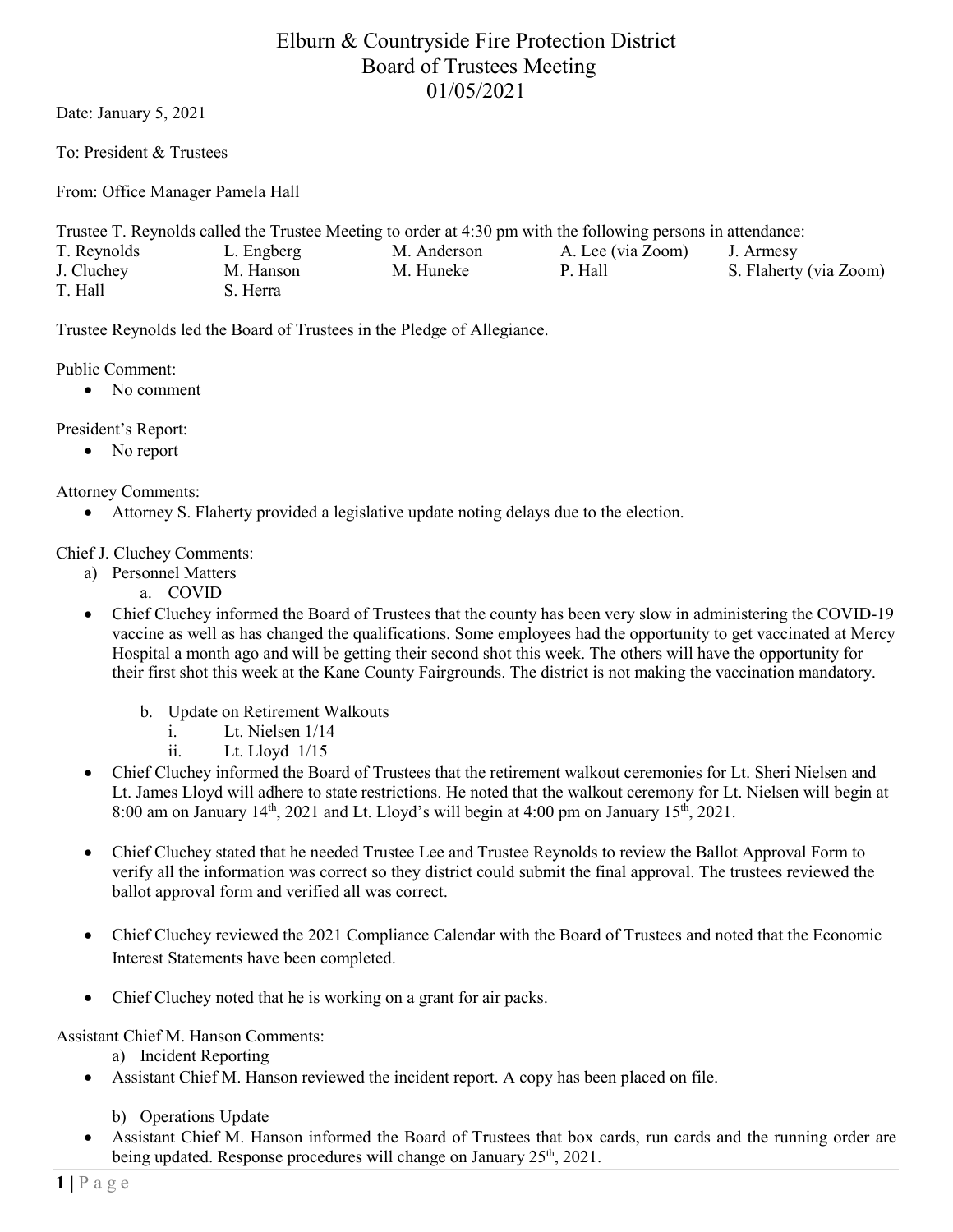## Elburn & Countryside Fire Protection District Board of Trustees Meeting 01/05/2021

- Assistant Chief M. Hanson noted that the mechanic found an issue with the tower/ladder extending/swiveling incorrectly on the ladder truck. It is being repaired.
	- c) Assigned Part Time (APT) Program Update
- Assistant Chief M. Hanson informed the Board of Trustees that he will be providing a one year report on the APT program next month.
	- d) ECFPD Annual Report
- Assistant Chief M. Hanson informed the Board of Trustees that they are working on the annual report and will be presenting it at the February meeting.
- Asst. Chief M. Hanson informed the Board of Trustees that the district received \$92,290.66 for the first payment of the Kane County Coronavirus Relief Fund Grant.

Assistant Chief M. Huneke Comments:

- a) Fleet Maintenance Updates
- Assistant Chief M. Huneke informed the Board of Trustees that the district received the \$255,000.00 for the Squad today.
	- i. Engine 1004 Frame Rails
- Assistant Chief M. Huneke informed the Board of Trustees that the engine is in Wisconsin getting repaired. It is on track to be back by the end of the month. He noted that the tag order for the new engine is needed by July 2021. The engine committee will start working on the specs for the new engine.

b) Station Maintenance Updates

- Assistant Chief M. Huneke informed the Board of Trustees that the phone system/internet is all up and running. The alert system for Station #2 has been ordered.
- Assistant Chief M. Huneke noted that he is obtaining estimates for the garage doors and exterior doors at Station #2. He also stated that the enclosure for the garbage area at Station #1 needs repairs. The west post holding the gate needs to be replaced/reset.
	- c) Station 3 Construction Updates
- Assistant Chief M. Huneke informed the Board of Trustees that the floors, ceiling tiles, tile, barnwood wall, etc… have been installed. The epoxy floors will take approximately 6-9 days to dry.
- Assistant Chief M. Huneke reviewed the change orders and release of funds with the Board of Trustees. The payout with change orders equates to \$397,278.69.

Fire Marshal Comments:

- a) Fire Prevention Bureau
	- i. Project Status (Plan Reviews, Inspections, Etc.)
	- ii. Public Education (Classes, Special Events, Etc.)
- Fire Marshal L. Schopp reviewed the Fire Prevention Bureau report with the Board of Trustees. A copy has been placed on file.
- Fire Marshal L. Schopp informed the Board of Trustees that the district provided bags with fire safety fliers, nonslip socks and hand sanitizer for local seniors at a recent community "drive-thru Holiday Dinner" event at the Elburn Lions Club. The bags were passed out to the seniors as they came through the drive-thru.
- Fire Marshal L. Schopp informed the Board of Trustees that the district had an issue with Obscurity Brewery. They hosted the Kris Kringle Market and occupied a building without any notification to the fire district or Village of Elburn. There was a fire in the occupied building. There had been no fire inspection or occupancy permit approved by the village. Discussion was held with the owners of Obscurity Brewery. They are aware that this can never happen again and that they must follow all village occupancy and fire district rules.